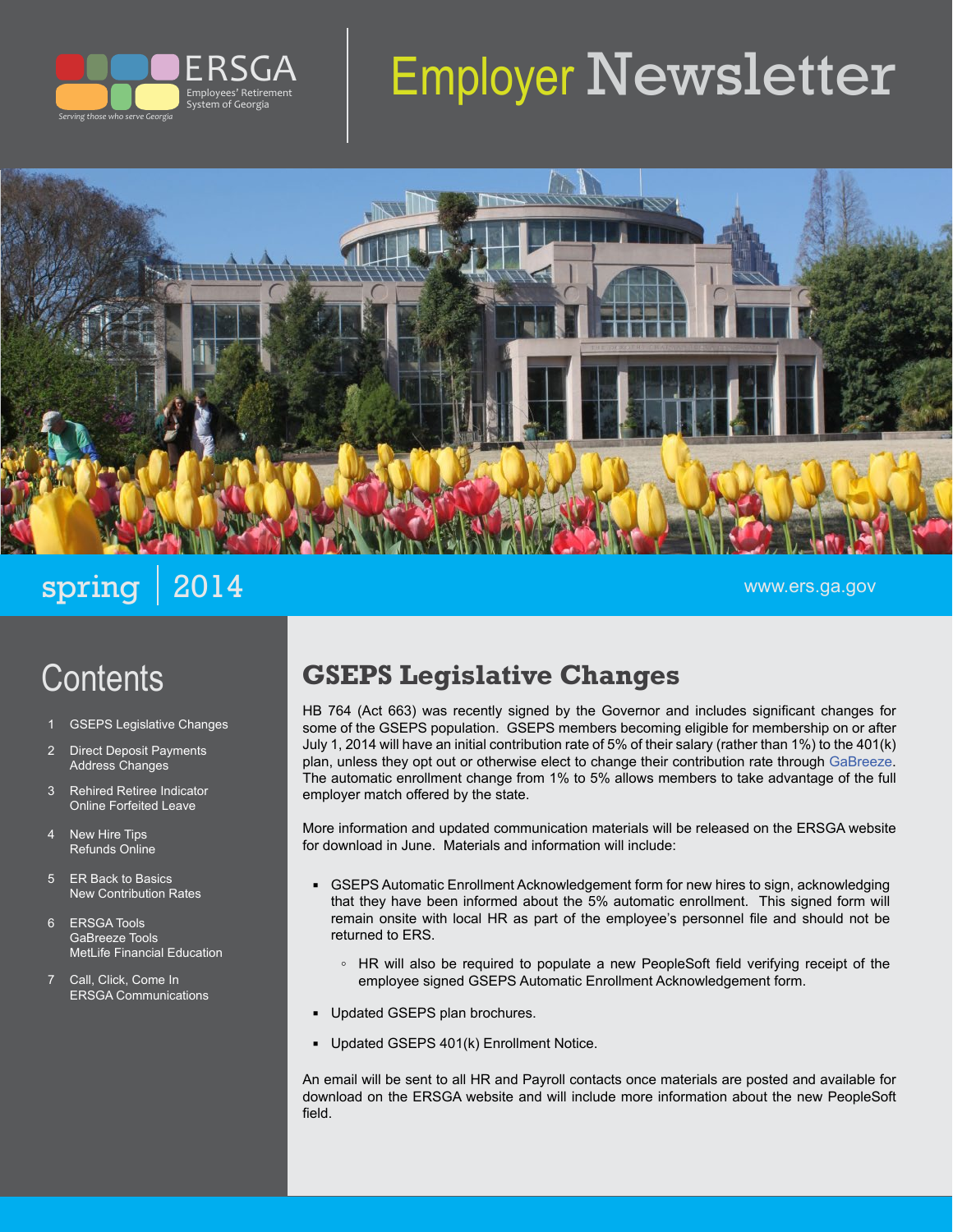### **Change in Retiree Direct Deposit Payments**

Beginning June 2014, a retiree's first pension payment will now be direct deposited to their bank account! Previously, the first payment was sent by check and all subsequent payments by direct deposit. Retirees no longer have to worry about waiting for their first retirement check via snail mail. Now, they can enjoy retirement, knowing their pension payment will make its way to their account on the last business day of each month.

When you meet with retiring members, please let them know that all monthly payments are now made by direct deposit. If they have elected a Partial Lump Sum Option (PLOP), they will still receive a check for their requested PLOP.



# **Address Changes for Active Members**

In the event an active member needs to update their address, employers must submit such changes to ERSGA electronically with the monthly detail file. Changes cannot be sent via email, fax, or snail mail, or called into ERSGA.

Corrections must be transmitted in one of two ways:

#### **FTP Employers:**

Corrections should be transmitted in the monthly employee detail. Enter the appropriate employee address data into the employer's payroll software system prior to creation of the monthly detail file. The transmitted changes will automatically update the employee's pension account.

#### **Manual Employers:**

Corrections can be entered online via Monthly Detail. Enter the appropriate employee address data in the required fields on the employee's Demographics Tab from Employer Desktop > Maintain Monthly Detail Data Module, and save. The transmitted changes will automatically update the employee's pension account. **Important:** Changes will not update if the transmitted employee name or date of birth does not match the pension account name and date of birth on file with ERSGA. In addition, changes will not update if both P.O. Box and street address are transmitted for an employee, as in the example below. Please only use the street address OR the P.O. Box.

Joe Doe P.O. Box 1234 1996 Northside Drive Atlanta, Georgia 30318

Employers should contact their ERSGA employer reporting representative with questions or to confirm address changes. Let your employees know the importance of keeping their demographic information up to date, so the information can be shared with ERSGA.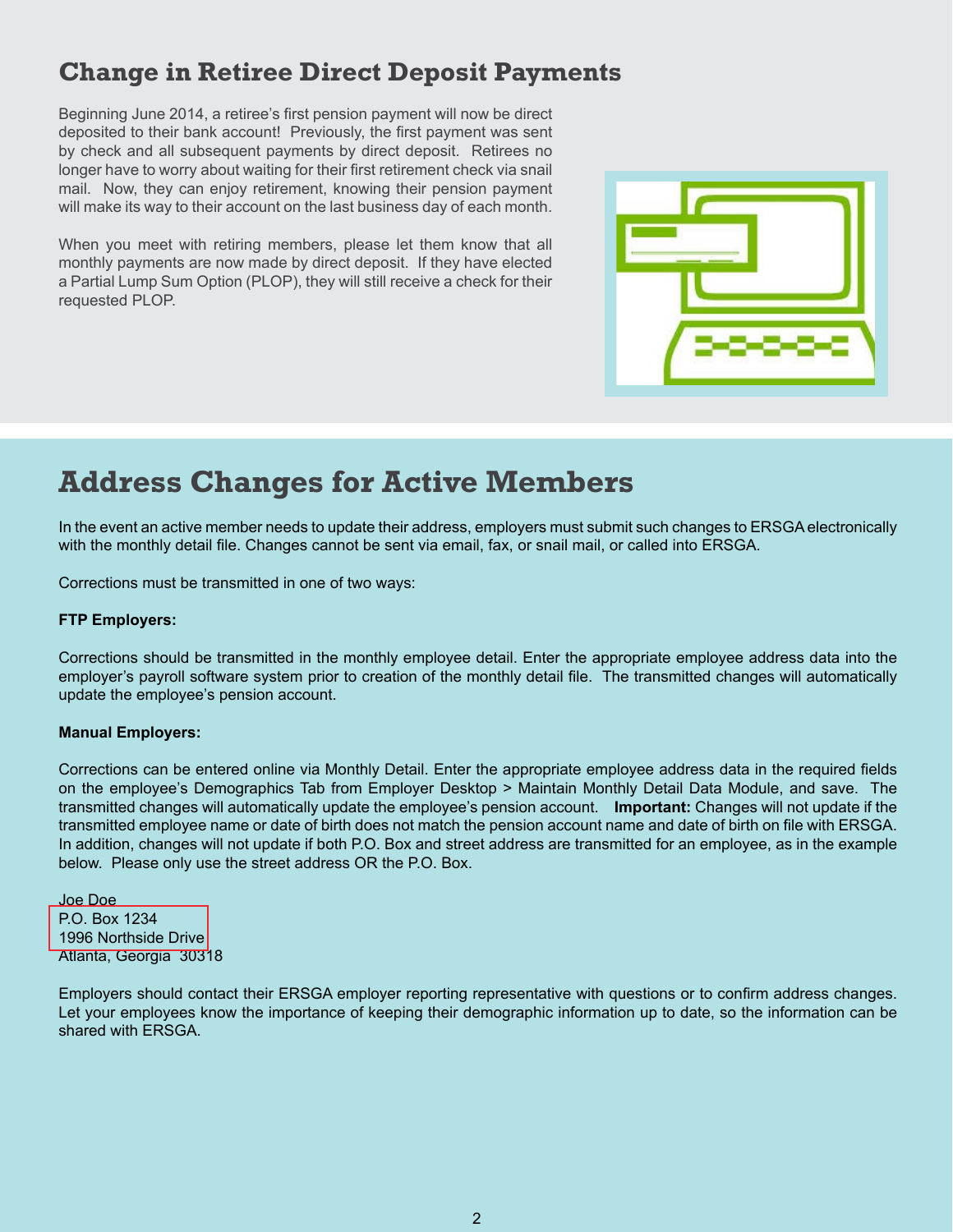# **Rehired Retiree Indicator in PeopleSoft**

Retirement plan statutes for ERS, JRS, and LRS limit rehired retirees to no more than 1,040 hours worked within a calendar year and require employers to notify the retirement system when a retiree has been hired and has reached the limit.

Identifying a new employee as a state retiree has been a challenge for employers. Because of this, a number of retirees go unreported to the retirement system each year. To resolve this issue, the State Accounting Office (SAO), in cooperation with Department of Administrative Services (DOAS) and ERSGA, has added a retiree indicator for statewide and Technical School employers using PeopleSoft. The retiree indicator is a checkbox labeled "Retiree", located on the Job Data panel.

| <b>Work Location</b>       |              |                |             |  |
|----------------------------|--------------|----------------|-------------|--|
| <b>Effective Date:</b>     | 06/01/2008   | <b>Retiree</b> |             |  |
| <b>Effective Sequence:</b> | $\mathbf{0}$ | <b>Action:</b> | Termination |  |
| <b>HR Status:</b>          | Inactive     | Reason:        | Retirement  |  |
| <b>Payroll Status:</b>     | Terminated   | Job Indicator: | Primary Job |  |

Upon identifying a new employee as a retiree, employers must:

- Submit a completed Rehired Retiree Form to ERSGA within 30 days of hire
- Use the Rehired Retiree module on the ERSGA Employer Desktop to report/approve rehired retiree hours worked
- Ensure the employee is not enrolled in GDCP

For more information about your responsibilities, please refer to the Re-Employment section of the Employer Manual. Employer Manuals for all plans are available on the [Employer page](http://www.ers.ga.gov/employers/employers.html) of the ERSGA website.

### **Online Forfeited Leave Update**

The one year anniversary of the Online Forfeited Leave Module on the Employer Desktop is next month! We have received excellent feedback from our employers on how the module can be improved, and several suggestions have been implemented. One such change was to provide statewide employers with access to view preliminary leave data for employees who have retired. Another was to add the employer name on invoices for employers with centralized HR and Payroll to make reviewing and processing leave payments more efficient.

As a reminder, employers have the option to pay for final forfeited leave service by using direct debit (ERSGA ACH), SAO ACH, ARIS (Treasury), or by check. Please continue to monitor your emails for our notifications and make prompt payment for your employees. The invoice cycle ends on the 16th of each month. The employer contribution for forfeited leave payments is part of the Annual Required Contribution (ARC).

#### *Pre June 2013 Invoices*

The new online process does not incorporate unpaid forfeited leave costs prior to June 2013. We appreciate your assistance as our Member Services staff works to ensure that all past forfeited leave service is properly certified and paid. If your agency has retired employees in the past and forfeited leave has not been certified and/or paid, please make it a priority to contact us for resolution.

### For Your Information

#### *PSERS Reminder*

Your last reporting month for this fiscal year is May 2014. Please ensure that PSERS deductions are not made for June, July, and August. If deductions are made in error, they should not be reported and members should be refunded immediately.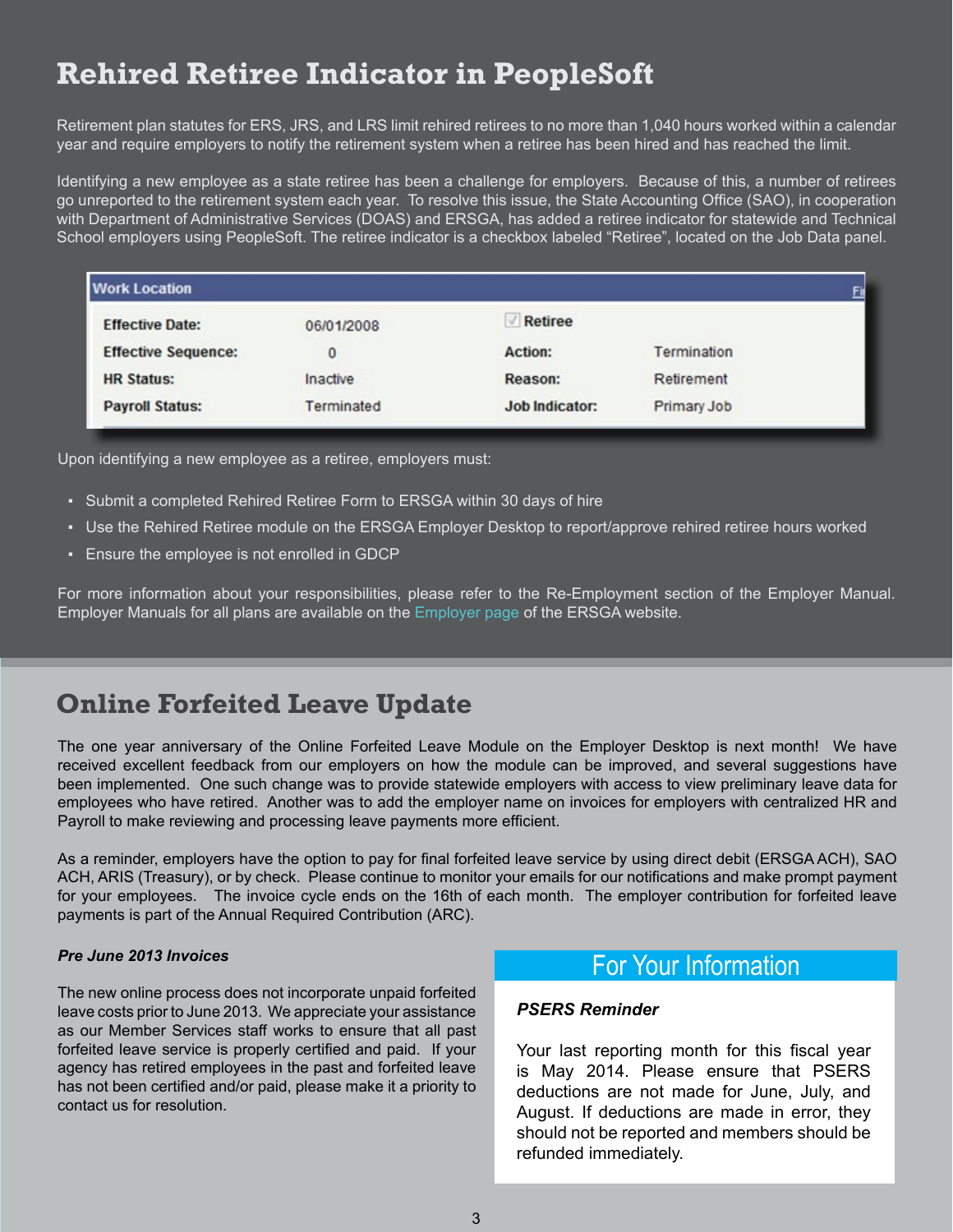# **Pension Plan New Hire Tips**

Reporting an employee incorrectly or failing to enroll an employee can be costly for the employer and the plan. For employees eligible for the GSEPS 401(k) plan, an employer can be responsible for 50% of the retroactive employee contributions in the event the employer fails to enroll in a timely manner. These brief enrollment and eligibility tips are provided as a reminder and quick reference for employer plan enrollment responsibilities:

- **▪** Verify plan eligibility Use the Plan Eligibility Module on the Employer Desktop or contact your assigned employer reporting representative. It is very important that your employee is enrolled in the plan for which he/she is eligible.
- Enroll the employee in the GSEPS 401(k) Plan, if applicable.
- **▪** Report correct hire date The date the employee was hired or became eligible for the plan. Employees transitioning from part-time to full-time (GDCP to ERS) must be reported with a new hire date as of the plan change. Employees transferring from one employer to another should be reported with the hire or transfer date of the last employer.

All employees should be enrolled in a pension plan unless they qualify for an exemption for the following:

- 1. Employee is a rehired retiree
- 2. Employee is age 60 at time of hire under ERS (although exempt from ERS, should be enrolled in GDCP)\*
- 3. Employee has service in excess of 34 years under ERS, (these members are reported to ERS with salary and employer contributions)
- 4. Employee meets the student exemption under GDCP
- 5. Employee is a substitute working less than 60% time under PSERS or
- 6. Other exemption, such as certain foreign work permits not requiring Social Security participation, etc.
- \* Please contact ERS before enrolling an age 60 employee in GDCP.

### **Refunds Available Online**

Terminated members of ERS, PSERS, and GDCP who are not entitled to a vested pension benefit, can request their refund online! Currently, more than half of all GDCP refunds are initiated online. This was added for ERS and PSERS members in the fall of 2013, and many of these terminating employees are already using the online functionality.

Members can only use the online process once their account status has been updated to Inactive. We update this as soon as we receive the termination date from your agency, either with the monthly contributions file, or through Ad Hoc Termination Reporting on your Employer Desktop. For the new process to function smoothly, it is important that termination dates be entered in your payroll system or on your Employer Desktop as soon as the employee terminates employment.

Using the online tool for refunds benefits members, employers, and the retirement system. When your employees use the online process, you won't have to complete the Employer Certification on the Refund Application or mail the Application to us. Also, members with more than \$200 of taxable interest will be able to make a Rollover Election at the time they apply online for their refund, rather than filling in separate paperwork and delaying receipt of their refund.

When you're meeting with a terminating employee or providing information, please advise that it will take approximately two to six weeks for their account to be updated to an Inactive status, at which time they can go online at [www.ers.ga.gov](http://www.ers.ga.gov) to request a refund. Please encourage your separating employees who are not eligible for a monthly pension to take advantage of this online process if the employee wishes to receive a refund.

|--|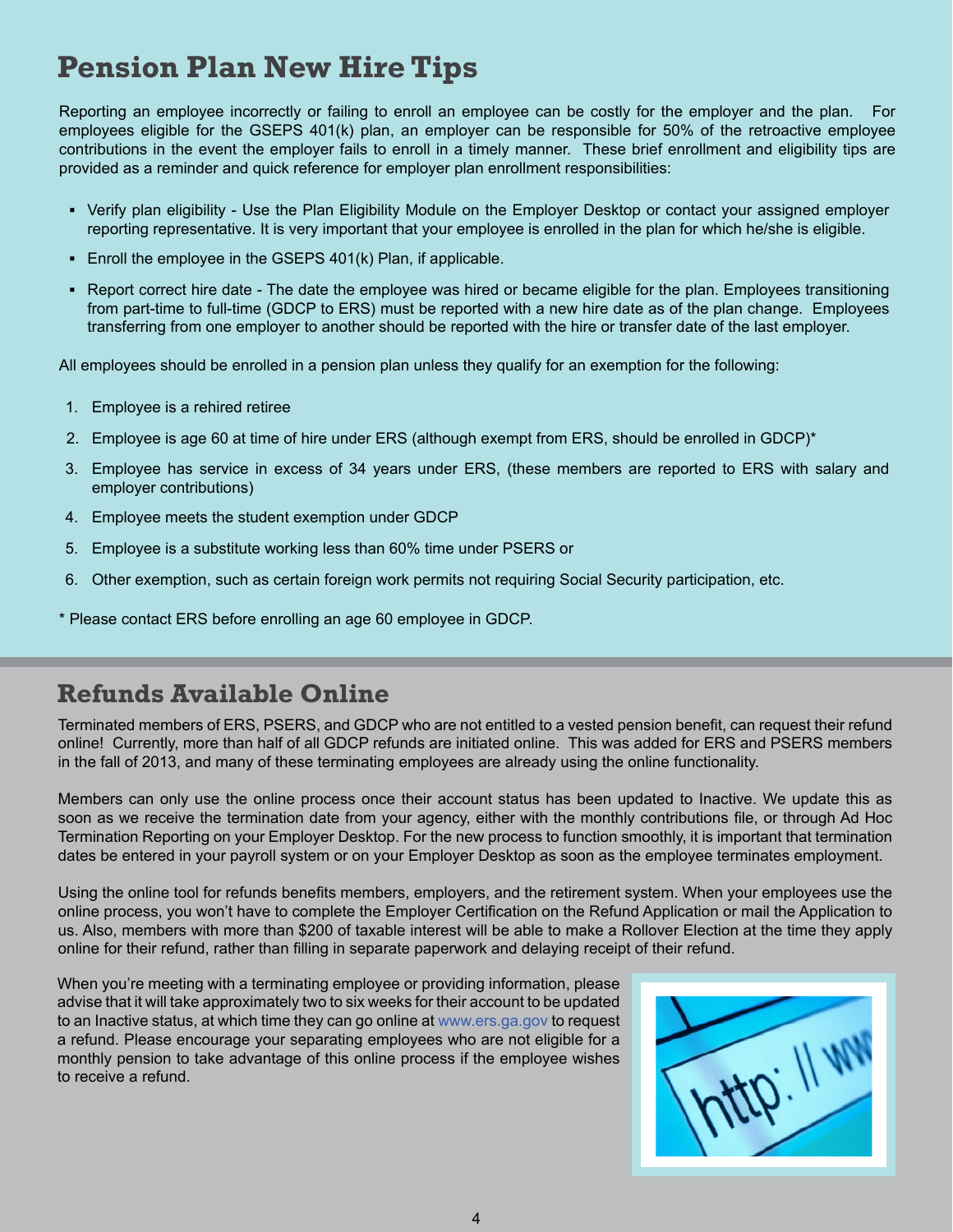# **Employer Reporting – Back to Basics**

Employee detail records uploaded each month are systematically assessed using a data validation process. This process checks for approximately 200 specific data conditions, validating that salary and demographic data posted to a member's account are accurate and in accordance with plan requirements. Records that fail the validation process are flagged and reviewed by ERSGA Employer Reporting representatives. Forty percent of the records flagged are due to the three specific data conditions below:

#### **Full-time Equivalent Salary (FTE Salary)**

Unless an action has caused a significant increase or decrease, the salary reported each month should be consistent. Actions resulting in significant changes must be reported with appropriate reasons, e.g., promotion or demotion. Actions which include retroactive compensation adjustments must be corrected prior to reporting on the 1st of each month. For example, you have included \$500 earned in March 2014 with the compensation for April 2014. As part of the employer reporting process, you are required to re-distribute the salary from the month it was paid (April 2014) to the month it was earned (March 2014).

#### **Hire Date**

New hires must be reported with the latest hire date and rehires must also have a rehire date (not the original hire date) for all Plans. For example, employees who transfer from one county DFACS to another county DFACS must be reported with the latest hire date. Each employer is unique and any employment with a new employer must be reported with the latest hire/start date with that employer.

#### **Termination Date**

Zero records reported for members who have terminated more than 30 days prior should not be reported. Please contact your payroll vendor to ensure your file does not include zero records for members who have terminated more than 30 days prior to the current report month.

ERSGA would like to collaborate with you to minimize the number of errors your data generates. If you have had issues with any of the above, please contact your payroll vendor for a solution to correct your reported data.

# **New Employer Rates Announced**

At the Annual Meeting of the Board of Trustees, held on April 17, 2014, the Fiscal Year 2016 employer rates were approved. Both the FY 2015 and 2016 rates have been published on [www.ers.ga.gov](http://www.ers.ga.gov/) under [Employer Forms and Information](http://www.ers.ga.gov/employers/employerforms.html).

One of the critical factors in assessing the health of a retirement plan is the consistency of employers making the Annual Required Contributions (ARC). The State of Georgia has an excellent record of making employer contributions each year. We appreciate your timely reporting and payments each month.

| CostCrusp<br>Cade       | <b>Contribution Group Bourgation</b>                        | <b>EV Sent</b><br>ERCON<br>m. | BY NHA<br><b>ESKYCN N</b> | <b>HELLPS</b>  |
|-------------------------|-------------------------------------------------------------|-------------------------------|---------------------------|----------------|
| N/k                     | NEW PLAN                                                    | 21.96                         | 24.72                     | l e            |
| MTA.                    | New Plan Appeal Court Buiges                                | <b>SCOR</b>                   | 49.94                     | 70.37          |
| <b>CFX</b>              | New Plan Antwal Court Autom NevITLI                         | SC-34                         | 26.54                     | 476.67         |
| जा                      | New Plan Supernor Court Switzers                            | $-24$                         | 204                       | 40.87          |
| जग                      | New Plan Depose Court Pertains Ne OTLE                      | No che                        | 20.44                     | $477 - 57$     |
| N(1)                    | New Plan Department of Connections Phobation Officers       | ÎВ                            | $\overline{56.78}$        | ÷              |
| খন                      | New Plan Natural Researces Deputy Conservation Rangers      | 覊                             | XX.                       | ÿ<br>œ         |
| $-0.00$                 | <b>New Plan Natural Roussiers Conversion Roy</b>            |                               |                           | Ŧ              |
| $\overline{1}$          | New Plan Georgia Danau of Investigation Offseny Agents      | 25.39                         | 196.93                    | T.             |
| NPL.                    | New Plan Scholars Office NatT                               | 2156                          | $\overline{28}$ TZ        | ×              |
| <b>VIP</b>              | New Plan State Hoard of Ponders and Parcias Purche Officers | 2242                          | 24.76                     | F              |
| লন                      | <b>New Phys Public Sales</b>                                | 26.25                         | 74.93                     | ÷              |
| $\overline{\mathbf{v}}$ | New Plan Revolve Agents                                     | 25.23                         | 76.50                     | ÷              |
| $\overline{\mathbf{v}}$ | New Plan Keyvanur Dichertment, Special Interceptions        | 器                             | 7.0                       | τ              |
| তল                      | New Plan State Courts                                       |                               | 500                       | Ť              |
| $\overline{\mathbf{v}}$ | New Plan Tax Officials                                      | 21.04                         | 24.72                     | o              |
| 3.00                    | Groegia State Employees Pension & Serings Plan (CSEPG)      | 18.87                         | 21.69                     | 7              |
| 327                     | LLE/A Department of Computers Profession Officers           | 14.95                         | $-71$                     | r              |
| <b>TER</b>              | GIEPS Natural Resources Deputy Conservation Rangers         | 14.44                         | 衡                         | ٧              |
| 700                     | (2009) Natural Benessyon Competentian European              | 74.04                         | <b>15 MG</b>              | 72             |
| <b>TELA</b>             | O.H./6 Gorgia Buseau of Intersignize/Offices Agents         | 21.04                         | 25.86                     | 1<br>÷         |
| ਕਲ                      | CONFORT Nation Home Children Modifi                         | 18.6                          | 21.69                     | Ŧ              |
| <b>STP</b>              | CISPS Suite Board of Punkers and Punker Punke Officers      | 11:55                         | R W                       | ×              |
| नार                     | <b>GRUN Public Sales</b>                                    | 21.04                         | 29.96                     | ÷              |
| 18.4                    | 03079 Revoted Agoles                                        | 2104                          | 23.86                     | ۰              |
| $\overline{AB}$         | GSEPS Revenue Department Special Investigations             | 30%                           | 近業                        | Ŧ              |
| 383                     | GSK/% State Courts                                          | <b>DOP</b>                    | 五乘                        | 7              |
| तार                     | <b>GSUPS Tax Officials</b>                                  | <b>DERT</b>                   | 21.66                     | 7              |
| (5.13)                  | 000013-03                                                   | 112                           | 16.09                     | 10.17          |
| <b>OCCU</b>             | <b>CAL Pain Denatories of Contextons Prohabos Officers</b>  | 112                           | <b>JW UK</b>              | 10.33          |
| 7996                    | Old Plan Natural Resources Deputs Conservation Rangers      | 1123                          | 14 OK                     | 0.0            |
| CAN                     | Chil Plan Natural Resources Conservation Rangers            | 12.22                         | 16.08                     | 10.13          |
| OOA                     | CAI Plan Garrigas Durano of Investigation Officers, Aprela  | 3123                          | 34.46                     | 10.12          |
| ਕਦ                      | <b>CALIfan Jobchers Office Nell</b>                         |                               | H                         |                |
| 239                     | Oid Pier Jose Bosed of Pardors and Paroles Parole Officers  | 翳                             | 14.06                     | 10.53          |
| 789                     | Old Plan Public Sales                                       | 1131                          | 11.06                     | (0.53)         |
| खर                      | Old Pies Renewar Apathy                                     | Ϋ́Σ                           | 14.06                     | 10.43          |
| œ                       | CALIFIER Keyense Lepartment Special Interligations          | 52.23                         | 1957                      | 30.33          |
| 280                     | Old Plan Rate Courts                                        | 172                           | 19.57                     | Ξ              |
| m                       | Old Plan Tax Officials                                      | 112                           | 79.57                     | $\overline{6}$ |

*Click image for FY 2015/2016 rates*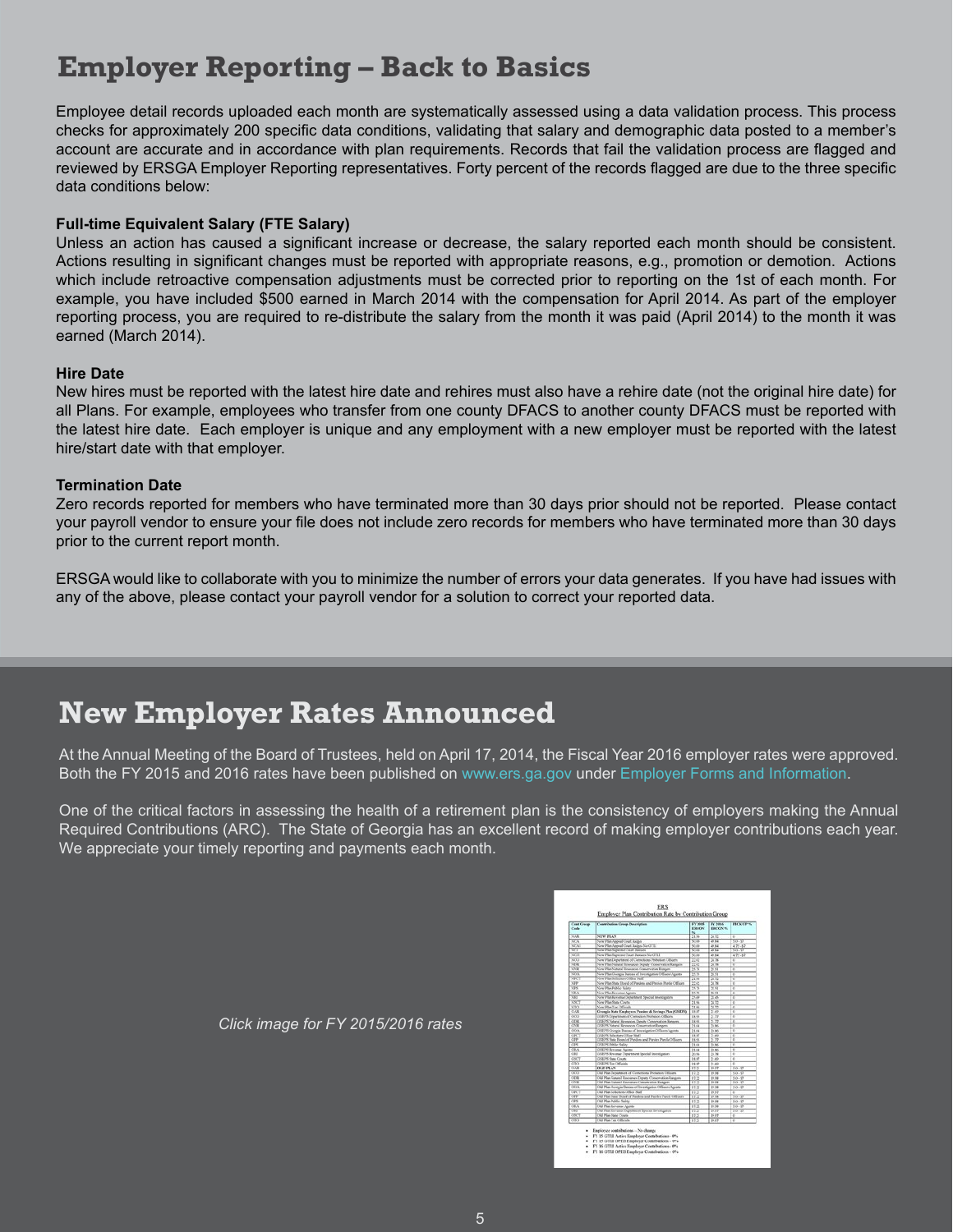### **Are your employees taking advantage of ERSGA's Online Tools?**

Please encourage employees to visit [www.ers.ga.gov](http://www.ers.ga.gov) and click on the *[account access](http://www.ers.ga.gov/accountaccess/accountaccess.html)* button to register or log in to their account.

As a registered member they can:

- **▪** Access benefit statements
- **▪** Generate an estimate of future pension benefits
- **▪** Access member newsletters
- **▪** Receive important ERSGA communications in their email inbox

### **Help Employees Take Advantage of Financial Engines and GaBreeze Tools**

Did you know that there is a tool on the [GaBreeze website](http://gabreeze.ga.gov) that helps employees determine how their Peach State Reserves account can be used to help meet retirement goals? Employees can enter their estimated monthly pension amount, along with any other savings and investment account information to run calculations. This tool suggests recommended changes to the employee's Peach State Reserves account to help better meet retirement goals. Retirement goals and assumptions in the tool can also be modified to meet individual needs.

The tool is available at no charge to all Peach State Reserves participants. To access the tool, employees need to log in to their GaBreeze account and select the *Peach State Reserves* tab, then click *Get Advice* under *Manage Investments.* If employees have trouble using the tool, they can contact 1-877-342-7339 for assistance.



### **MetLife Financial Education Seminars**

In cooperation with the Department of Administrative Services, ERSGA will host Financial Education seminars beginning this summer. The seminars will be presented by MetLife and cover a range of topics, such as budgeting, financial planning, investment basics, wills, trusts and estate planning, social security, and ERS and GSEPS 401(k) plan benefits. More information will be provided soon.